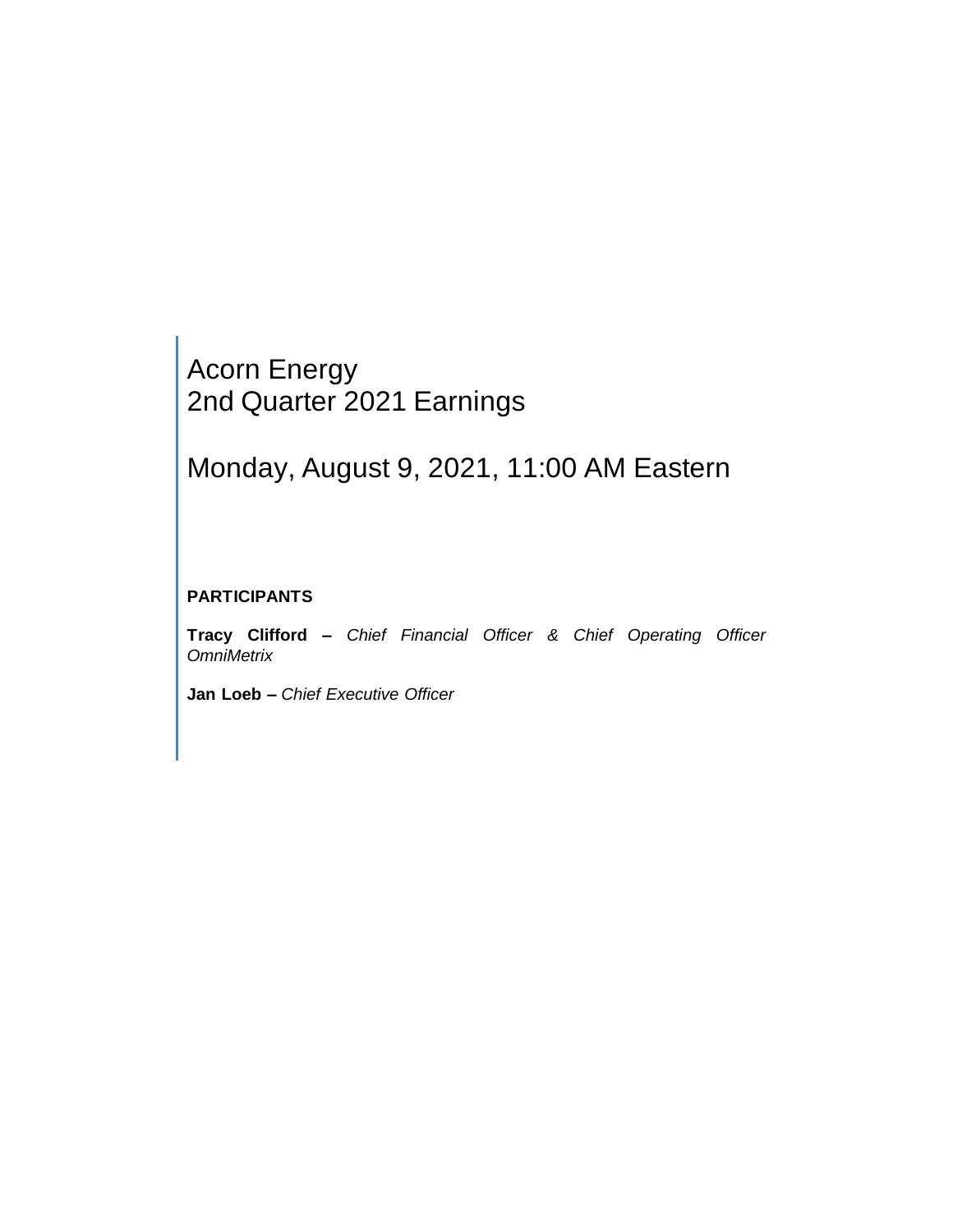#### **PRESENTATION**

#### **Operator**

Good day, ladies and gentlemen. Welcome to the Acorn Energy Second Quarter Conference Call. At this time, all participants are in listen-only mode. Later we'll conduct a question and answer session, and instructions will be given at that time. As a reminder, today's conference is being recorded.

I'd like to turn the call over to Tracy Clifford, CFO of Acorn Energy and COO of its OmniMetrix subsidiary. Ms. Clifford, please go ahead.

#### **Tracy Clifford**

Thank you and welcome, everyone, to today's conference call. As a reminder, many of the statements made in today's prepared remarks or in response to your questions may be forwardlooking in nature. These statements are subject to various risks and uncertainties. For example, the operating and financial performance of the company in 2021 and in future years is subject to factors such as risks associated with disruptions to business operations and customer demand resulting from executing the company's operating strategy, maintaining high renewal rates, growing its customer base, changes in technology, changes in the competitive environment, financial and economic risks, and the impact of the COVID-19 pandemic, as well as having access to sufficient capital for growth.

Forward-looking statements are based on management's beliefs as well as assumptions made using information currently available to management pursuant to the safe harbor provisions of the Private Securities Litigation Reform Act of 1995. There are no assurances that Acorn nor OmniMetrix will be able to achieve their growth goals in 2021 or in future years. The company also undertakes no obligation to disclose any revisions to these forward-looking statements to reflect events or circumstances after the date made. A full discussion of the risks and uncertainties that may affect the company is included in risk factors on Acorn's Form 10-K as filed with the Securities and Exchange Commission.

Now I'll turn the call over to Acorn's CEO. Jan?

#### **Jan Loeb**

Thanks, Tracy. Good morning and thank you for joining today's call. This morning Acorn reported another strong quarter of improved results, continuing to build on the progress we are making in our remote monitoring business.

In Q2 2021, we achieved revenue, gross profit, and net income growth and our third consecutive profitable quarter. Year-to-date, our revenue increased by over \$500,000 to \$3.3 million, and the majority of this increase fell directly our bottom line as net income improved to a small profit from a loss of \$316,000 in the year-ago first half. Having moved the business into profitability, we are also well-positioned with a large net operating loss carryforward of nearly \$70 million to shield future taxable income and enhance our cash flows.

Our year-to-date GAAP revenue growth of 18% is in line with our long-term goal of 20%, while our all-important cash basis revenue grew an impressive 25% to \$3.5 million from \$2.8 million in the first six months of 2021 versus a year ago. Cash basis revenue is a non-GAAP measure that we use to track our business progress. A reconciliation of cash basis revenue to GAAP revenue is provided in our press release, with the primary difference being that cash basis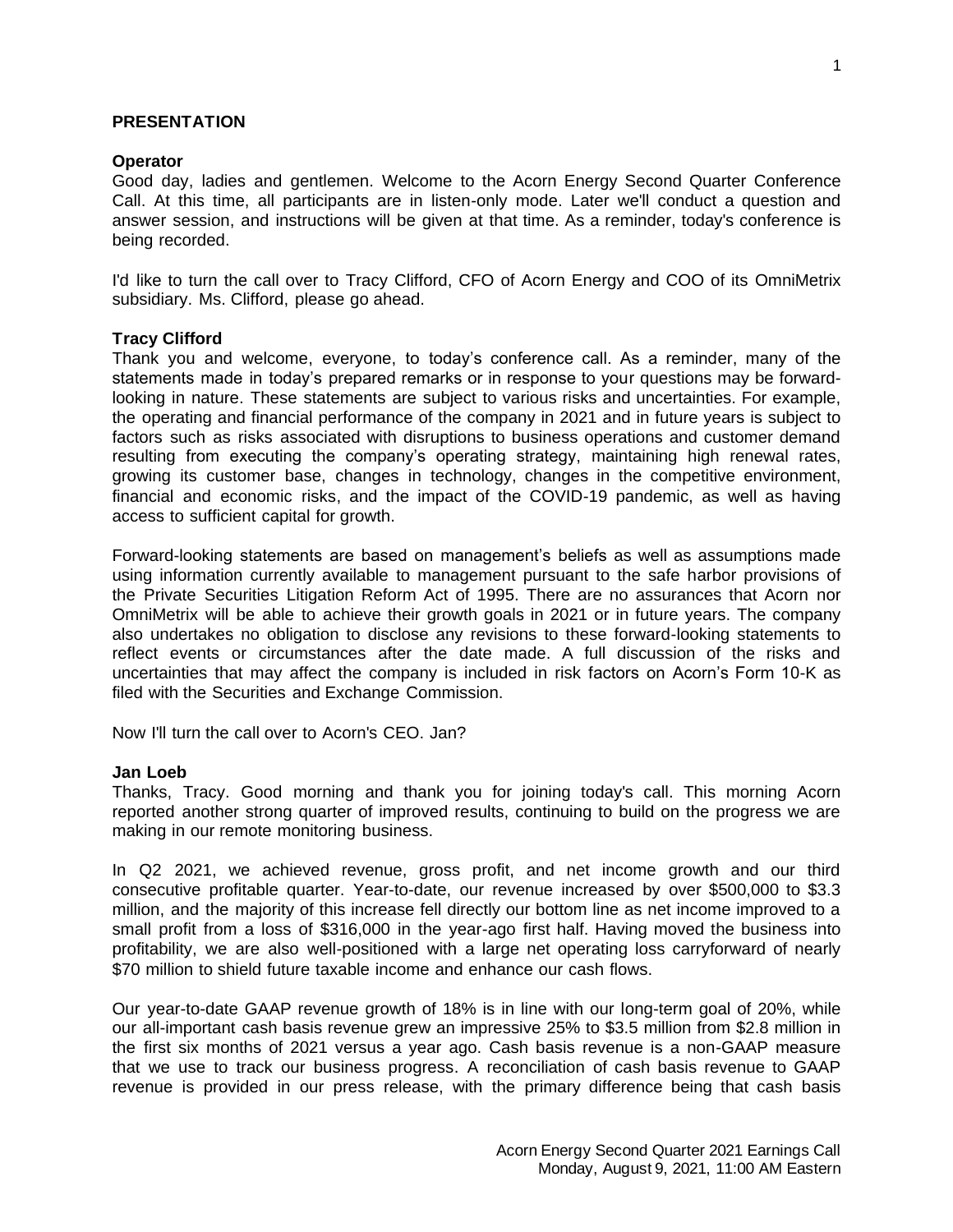revenue includes deferred hardware and monitoring revenues that are amortized over future periods for GAP.

Gross profit grew 25% due to revenue growth and gross margin improvements. Gross margins have been improving over time due to a variety of ongoing initiatives, including the launch of next-generation monitoring equipment and services that offer more value-add to the customer, as well as the benefit of ongoing design improvements and cost controls.

We continue to invest in new product initiatives for existing markets as well as related industrial, IoT, and remote monitoring opportunities that can support revenue and margin improvements. For example, we launched a remote AC disconnect solution just last week at the NACE, National Association of Corrosion Engineers, conference, and it received excellent interest.

Our product development efforts are led by our first class design and engineering team, and our products are backed by our experienced and knowledgeable technical support and sales engineering staff. We added two new sales engineers late in the first quarter to support business development efforts. We have already seen benefits from these hires and expect more progress going forward, assuming business conditions continue to normalize.

The deep experience and excellent customer service of our OmniMetrix team is a key component of our success and competitive advantage. We serve large-scale but substantially unpenetrated industrial markets with growing IoT needs, which present significant long-term growth opportunities to our company.

Our financial position remains strong, with cash of approximately \$2 million and no outstanding credit line debt. This provides strong financial footing on which to continue to grow our business organically as well as to consider value enhancing growth opportunities such as partnerships or possible tuck-in acquisitions to expand our product offerings and strengthen our market position. We are extremely disciplined in evaluating opportunities to ensure they fit with our business and make sense from a capital allocation, risk-reward, and shareholder value standpoint.

Fundamentally, our solutions deliver substantial managerial, environmental, and cost reduction benefits, criteria that are increasingly at the top of the list in corporate decision-making. The alternative to our remote monitoring is ongoing physical inspection of industrial equipment by roving teams in trucks, often working large territories in remote locations at substantial cost and environmental impact. Considering these factors and the current administration's focus on environmental issues and infrastructure spending, our market positioning seems particularly strong.

Sales of new hardware units fueled our growth in the first half of 2021, partly due to our execution of expanding sales initiatives and the rebound of corporate equipment spend that had been restricted last year due to COVID-19 disruptions of customer activity. We are focused on continuing to expand our market share of monitoring equipment sales and the related highmargin recurring monitoring revenue streams that follow.

As we add new endpoints to the monitoring business, I should note that historically in a normal year, which I'm not sure 2021 will fit in that category, OmniMetrix first half revenues represent approximately 45% of full-year revenues.

With that overview, I'll turn the call to Tracy Clifford, our CFO, to review our financials in more detail. Tracy?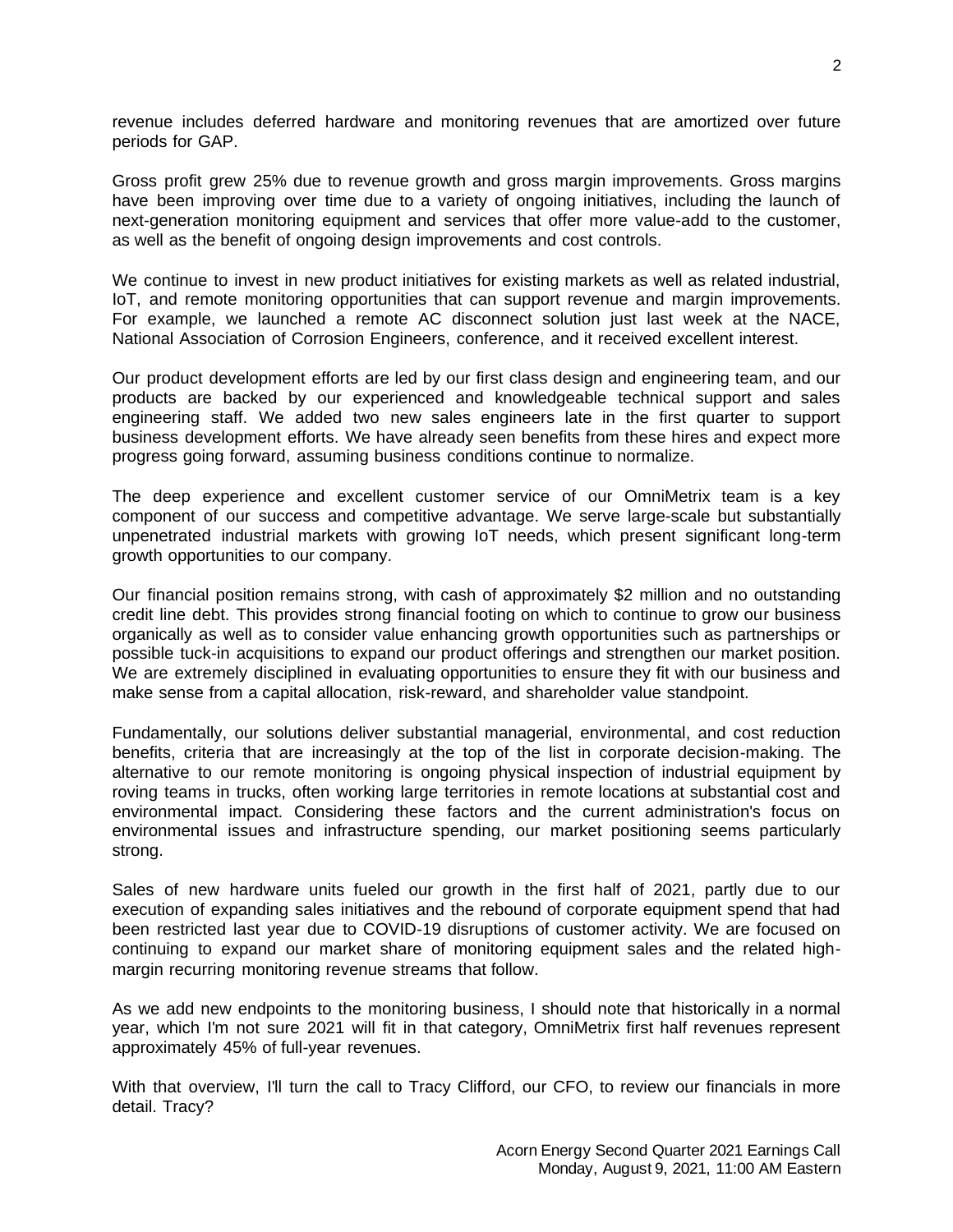#### **Tracy Clifford**

Thank you, Jan. And again, good morning, everyone. As Jan mentioned, we released our second quarter 2021 results and filed our Form 10-Q with the SEC this morning. I'll review some financial highlights and then Jan and I will take any investor questions.

OmniMetrix revenue grew 10% to \$1.6 million in Q2 '21 from \$1.5 million in Q2 '20, driven by a 16% increase in hardware revenue and a 6% improvement in monitoring revenue. The increase in hardware revenue is due to a more receptive sales environment in 2021 versus 2020 which, as Jan mentioned, was impacted by COVID-19 business disruptions and, in particular, higher sales of next-generation products, including our Hero-2 pipeline monitor and Rectifier monitors, versus Q2 last year. Monitoring revenue growth has benefited from a growing installed base as well as efforts to shift our sales focus to commercial and industrial customers from residential.

For the first six months of 2021, GAAP revenue increased 18% to \$3.3 million, primarily due to increased sales of custom-designed monitoring hardware and next-generation units, along with growth in monitoring. Gross profit grew 20% in Q2 '21 and 25% in the first six months of 2021, and our gross margin improved to 76% in Q2 '21 from 70% in Q2 '20, mainly due to increased hardware sales to commercial industrial customers versus the lower margin residential customers, increased accessory sales, and growth in high-margin monitoring revenue.

OmniMetrix's operating expenses increased 21% due to an increase in SG&A and higher R&D expenses. The increased SG&A is due to a rebound in business development, travel expenses with the easing of COVID-19 travel and trade show restrictions, compensation and benefits for added sales engineers, increased sales commissions, and ongoing investments in our corporate technology infrastructure.

OmniMetrix generated operating income of \$231,000 in Q2 '21 versus operating income of \$200,000 in Q2 '20. For the first six months of 2021, OmniMetrix's operating income increased to \$498,000 as compared to \$149,000 in the first six months of '20. Both fiscal 2021 periods benefited from higher revenue and improved gross margin. Acorn's corporate SG&A costs increased 2% over Q2 '20 to \$226,000 in Q2 '21 but declined sequentially from \$241,000 in 1Q '21 due to the timing of certain expenses.

Driven by the improved performance at OmniMetrix, Q2 '21 net income attributable to Acorn's shareholders improved to a positive \$2,000 from a net loss of \$33,000 in Q2 '20. For the first six months of this year, net income attributable to Acorn shareholders improved to \$22,000, a \$338,000 improvement from a year ago net loss of \$316,000.

As Jan previously noted, we utilize the non-GAAP measure of cash basis revenue as a supplement to GAAP revenue to evaluate our business development progress and growth trends. In Q2 '21, our cash basis revenue grew 26% to \$1.9 million from \$1.5 million in Q2 '21.

Cash basis revenue differs from GAAP revenue because, for GAAP, we generally defer much of the purchase price of hardware sales and recognize it as revenue over the estimated life of the unit, which is currently three years. Similarly, we defer much of our revenue from monitoring contracts and recognize it ratably over the balance of the period of service for GAAP, which is typically one year. A reconciliation of GAAP revenue and cash basis revenue was provided in today's press release.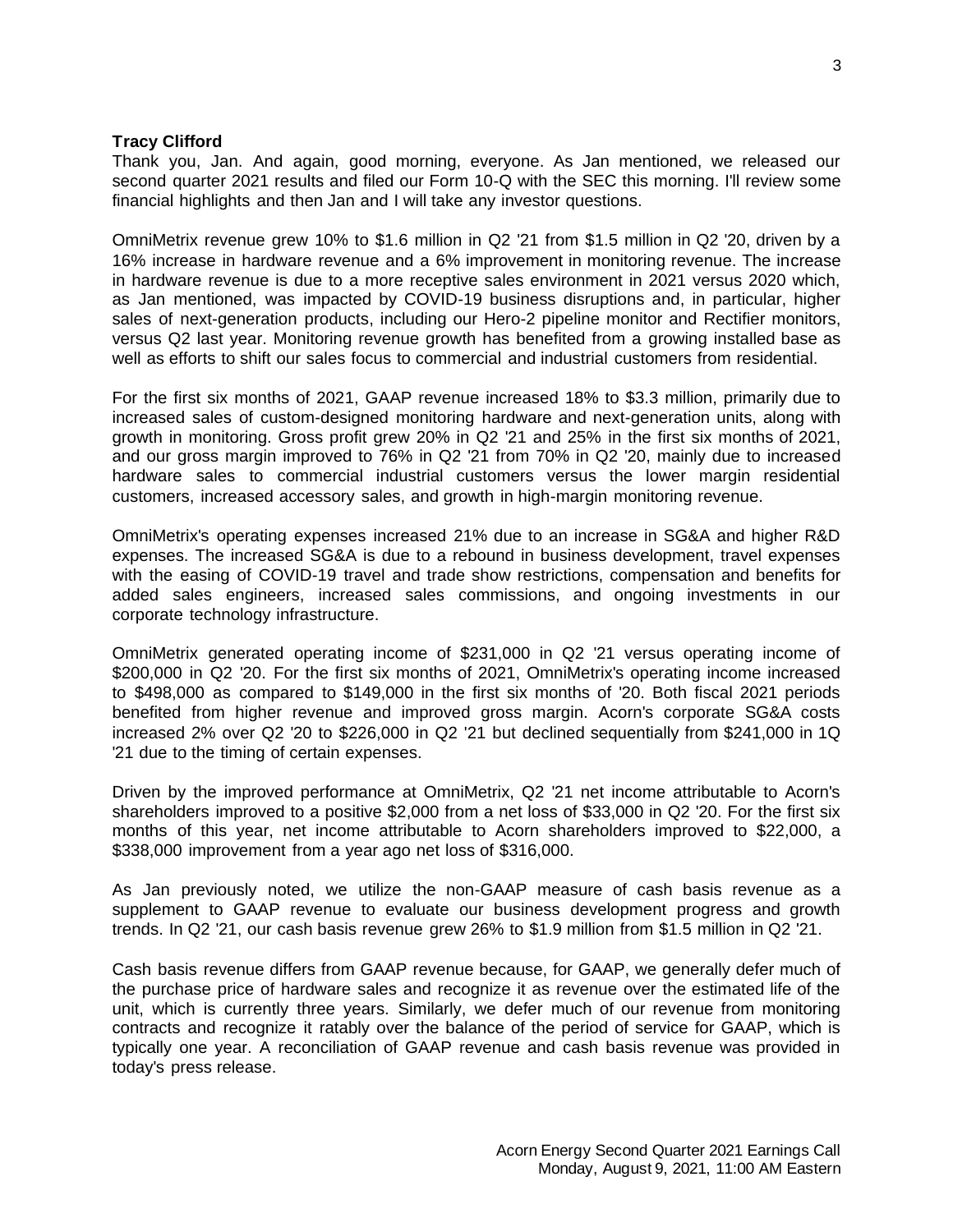For the first six months of 2021, cash basis revenue grew 25% to \$3.5 million. Also, cash generated from operating activity was \$83,000 in the first six months of 2021 versus \$78,000 in the first six months of 2020 due to increased revenues and net income, which were partially offset by higher volume of inventory purchases.

We had consolidated cash of approximately \$2 million at the close of the quarter compared to \$1.8 million at June 30th of the prior year. To offer a more current reference point, our cash balance was \$2,039,000 as of August 5th, or last week. Earlier in the year, we paid off our A/R credit line and elected not to renew it, as we believe the company's current cash and expected cash flow provide sufficient liquidity to finance our existing business for the foreseeable future.

One additional item to note this year is our investment in inventory. At the end of 2020, our inventory on hand was valued at \$236,000, while at June 30th, 2021, the value was \$363,000, and as of August 5th it was \$426,000. When looking at the current inventory balance as of August 5th, this equates to an 81% increase from the year-end balance and a 17% increase from the second quarter end balance.

The primary reason for this increased investment in inventory on hand is to stay in front of and mitigate any potential negative impacts to our business from potential shortages and/or long lead times for critical components. We feel we have the capital and the ability to navigate these issues, and thus far we've been able to stay ahead of the demand through proper planning and supply chain management.

I'll conclude my remarks by saying that we are very encouraged about the first half performance of the entire OmniMetrix team and the investments that we're making in our products and technology to gain more market share. We're excited about the opportunities ahead as we continue to expand the scope of our product and service offerings within the current rebounding economy.

And with that, I'd like to turn the call over to the operator to give you all an opportunity to ask any questions. Thank you again for joining. Operator?

#### **QUESTION AND ANSWER**

#### **Operator**

We'll now begin the question and answer session. To ask a question, you may press star then one on your touchtone phone. If you're using a speakerphone, please pick up your handset before pressing the keys. To withdraw your question, please press star then two. At this time, we'll pause momentarily to assemble a roster. Again, if you have a question, please press star then one.

The first question comes from Joe Stein of Morgan Stanley. Please go ahead.

#### **Joe Stein**

Well, congratulations, Jan, on a great quarter. Keep up the good work. I heard the comments on the inventory, but are you having any problems getting any of your equipment? With everybody complaining, not that you're in the high-tech world, but are you having problems with any of your equipment that you're picking up to service?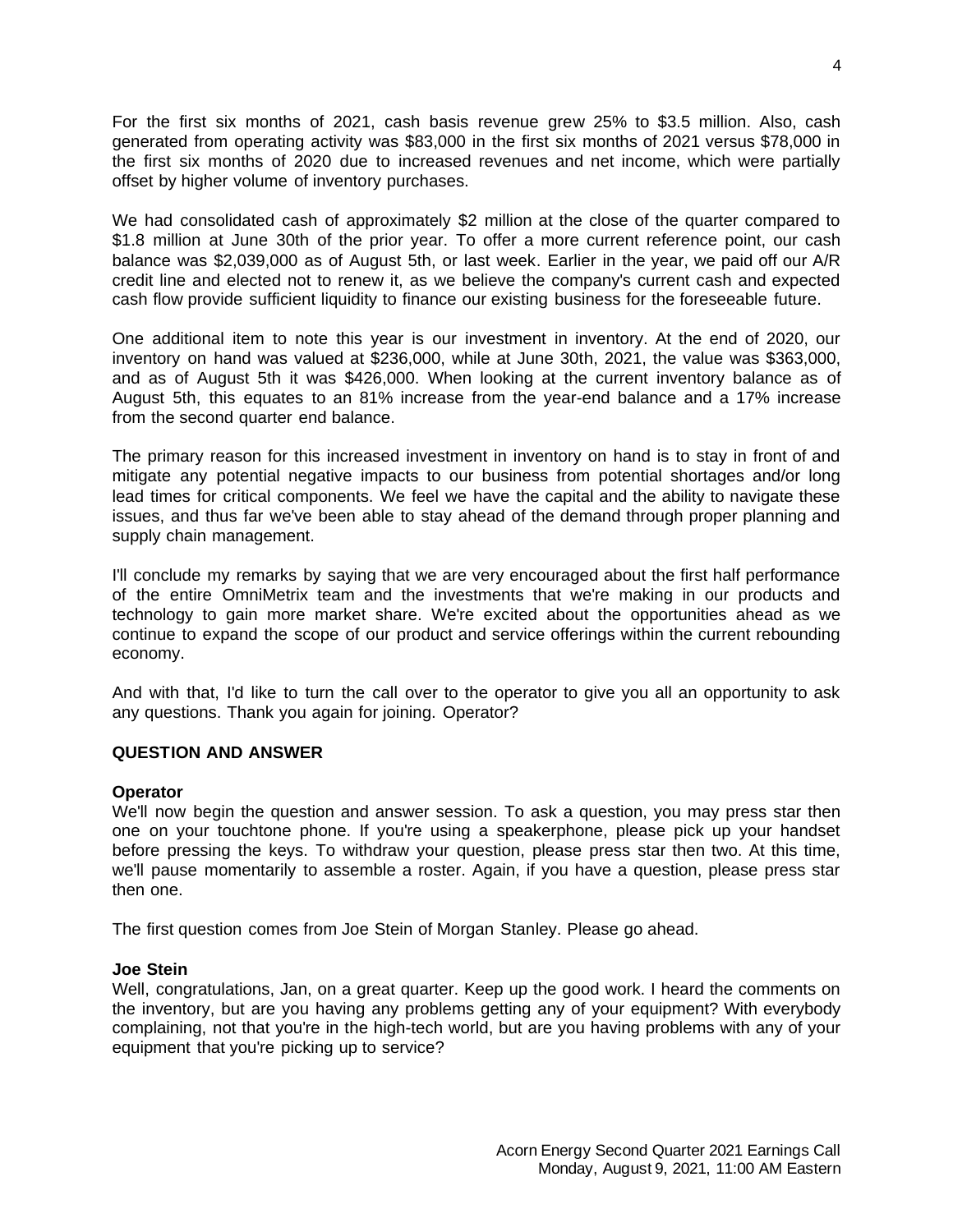#### **Tracy Clifford**

Right, sure. Thank you for your question. I'll take that question. We have really spent a lot of time focused on sourcing secondary providers so that, as we see potential issues crop up with longer leadtimes, we're able to substitute those secondary suppliers in fairly quickly. And we are placing POs for significantly more volume of the parts that we traditionally need in all of our units so that we can ensure that there's no issues.

In the past, we've always been more on time demand where we've ordered smaller volumes at a time and more frequent orders throughout the year. And so, we've taken a different strategy this year, where we're ordering much larger volumes ahead of the need to ensure that we're going to be properly stocked.

#### **Joe Stein**

So, you're comfortable building up the inventory.

#### **Tracy Clifford**

We are, yeah. We're comfortable.

#### **Joe Stein**

So, you think your inventory is adequate, okay.

#### **Tracy Clifford**

Right. We're comfortable at the current pace and we feel like we've got, you know, sufficient safety stock. And we started that strategy quite a number of months ago because we really anticipated that the market--or the availability was going to constrict in some of the components that we needed. So, we were really focused on getting that strategy launched very early, and I think it's paid off for us.

#### **Joe Stein**

Great. Thanks, Tracy.

#### **Tracy Clifford**

Um-hmm.

#### **Operator**

Again, if you have a question, please press star then one. At this time, we have no further questions. I'd now like to turn the conference back over to Jan Loeb for closing remarks. Please go ahead.

#### **CONCLUSION**

**Tracy Clifford** Jan?

#### **Operator**

Jan, are you there?

#### **Jan Loeb**

Hi. I'm with you. I just want to conclude by saying that, although risks remain regarding COVID-19 variants and their potential economic impact, we are very happy with our business performance, positioning, and its trajectory.